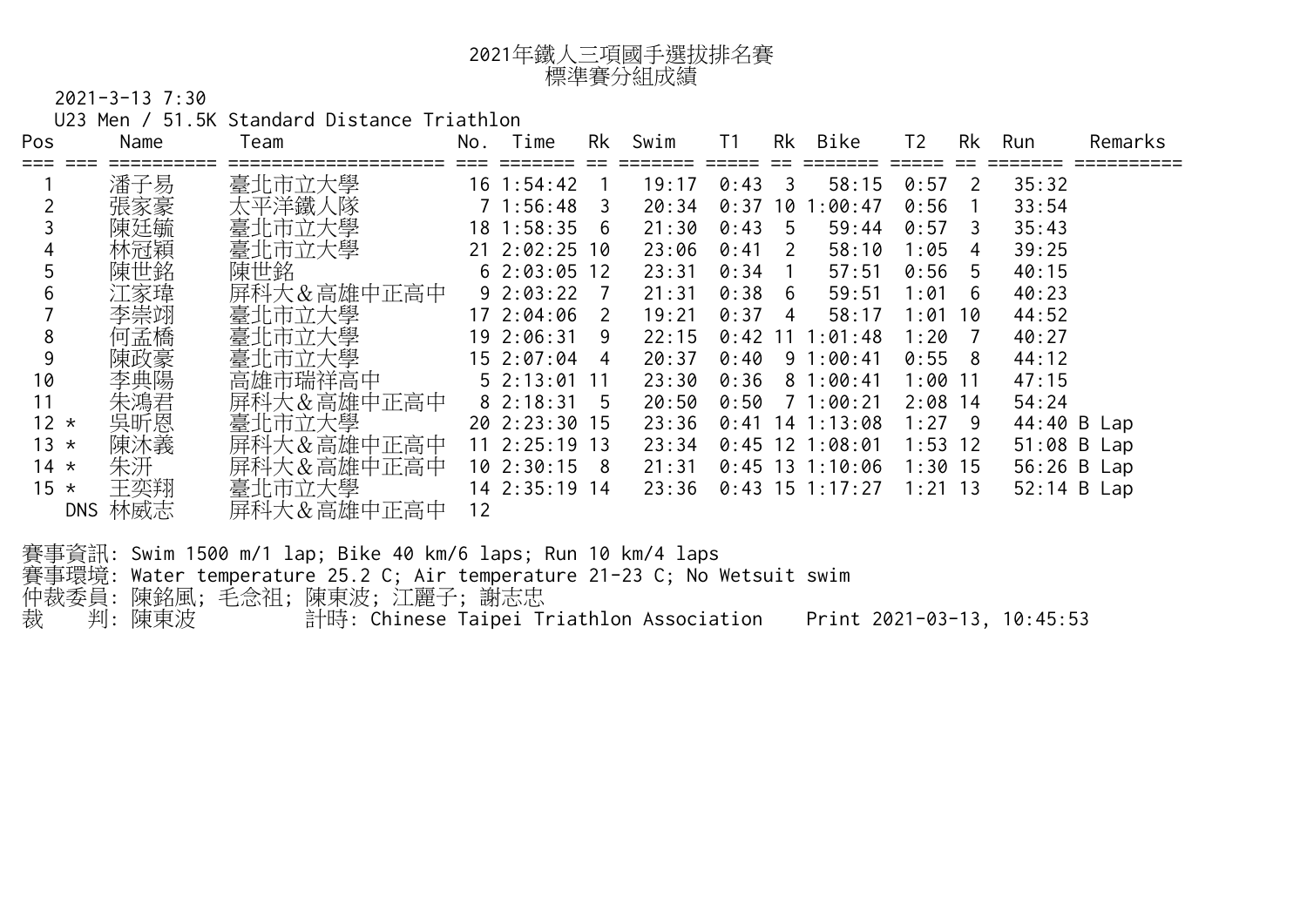

2021-3-13 7:30

30-39 AG Men / 51.5K Standard Distance Triathlon

| Pos                                                 | Name                                                                                                                                                                                                                                                         | Team                                                                                                                                                                      |  | No. Time |  | Rk Swim T1 Rk Bike          |  |  |                                          | T2        |  | Rk Run | Remarks |
|-----------------------------------------------------|--------------------------------------------------------------------------------------------------------------------------------------------------------------------------------------------------------------------------------------------------------------|---------------------------------------------------------------------------------------------------------------------------------------------------------------------------|--|----------|--|-----------------------------|--|--|------------------------------------------|-----------|--|--------|---------|
|                                                     | 邱韋強                                                                                                                                                                                                                                                          | 邱韋強                                                                                                                                                                       |  |          |  |                             |  |  | 22 2:09:51 1 23:38 0:38 1 1:02:07 0:57 1 |           |  | 42:33  |         |
| 裁                                                   | 賽事資訊: Swim 1500 m/1 lap; Bike 40 km/6 laps; Run 10 km/4 laps<br>賽事環境: Water temperature 25.2 C; Air temperature 21-23 C; No Wetsuit swim<br>仲裁委員: 陳銘風; 毛念祖; 陳東波; 江麗子; 謝志忠<br>計時: Chinese Taipei Triathlon Association    Print 2021-03-13, 10:45:53<br>判:陳東波 |                                                                                                                                                                           |  |          |  |                             |  |  |                                          |           |  |        |         |
| 2021年鐵人三項國手選拔排名賽<br>標準賽分組成績<br>$2021 - 3 - 13$ 7:30 |                                                                                                                                                                                                                                                              |                                                                                                                                                                           |  |          |  |                             |  |  |                                          |           |  |        |         |
|                                                     |                                                                                                                                                                                                                                                              | 40-49 AG Men / 51.5K Standard Distance Triathlon                                                                                                                          |  |          |  |                             |  |  |                                          |           |  |        |         |
| <b>Pos</b>                                          | Name                                                                                                                                                                                                                                                         | Team<br>================================                                                                                                                                  |  |          |  | No. Time Rk Swim T1 Rk Bike |  |  |                                          | T2 Rk Run |  |        | Remarks |
|                                                     | 李育仁                                                                                                                                                                                                                                                          | 李育仁                                                                                                                                                                       |  |          |  |                             |  |  | 23 2:20:58 1 30:30 1:01 1 1:06:01 1:29 1 |           |  | 42:00  |         |
| 裁                                                   | 判:陳東波                                                                                                                                                                                                                                                        | 賽事資訊: Swim 1500 m/1 lap; Bike 40 km/6 laps; Run 10 km/4 laps<br>賽事環境: Water temperature 25.2 C; Air temperature 21-23 C; No Wetsuit swim<br>仲裁委員: 陳銘風; 毛念祖; 陳東波; 江麗子; 謝志忠 |  |          |  |                             |  |  |                                          |           |  |        |         |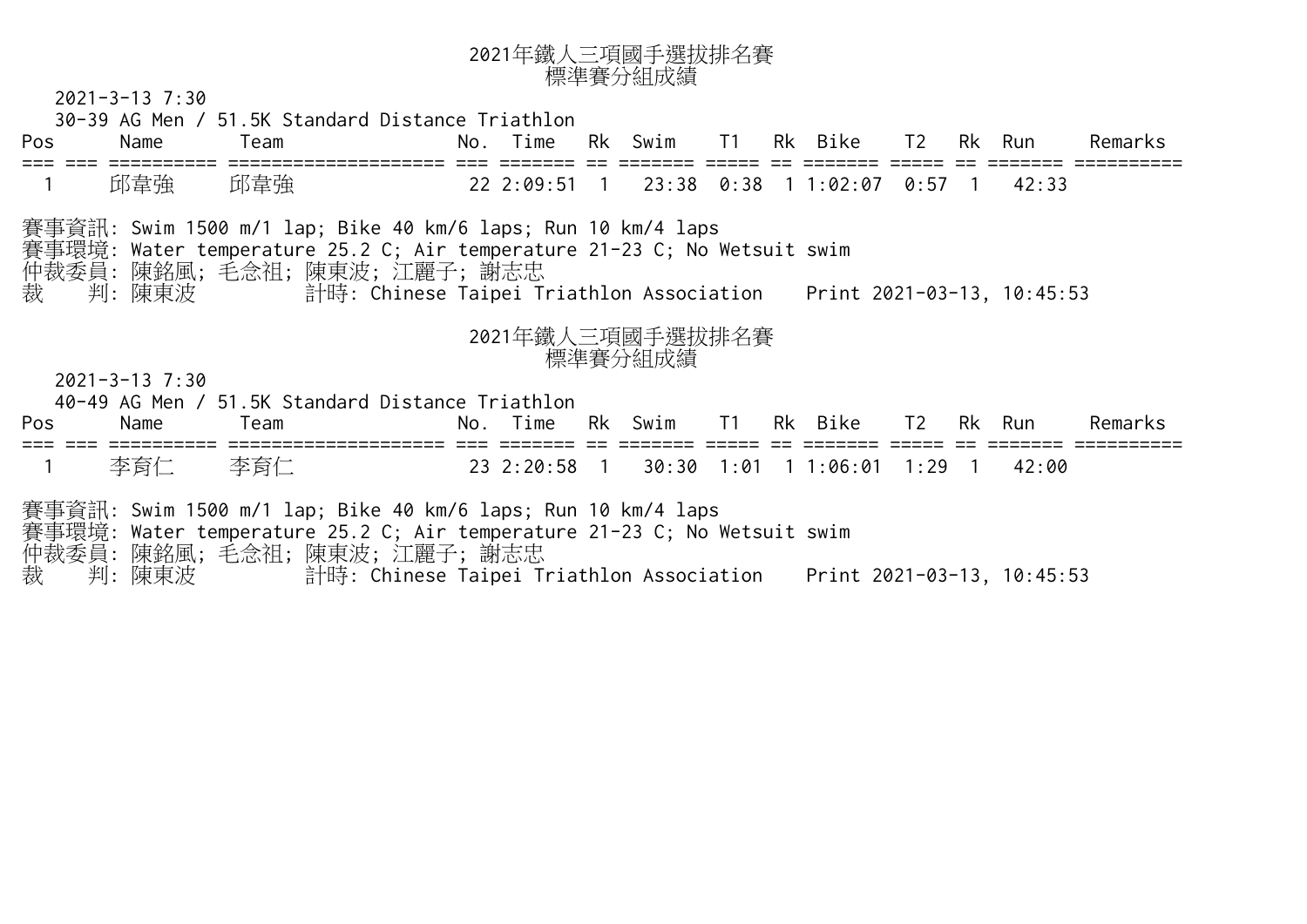| 2021年鐵人三項國手選拔排名賽 |
|------------------|
| 標準賽分組成績          |

2021-3-13 7:45

 Elite Women / 51.5K Standard Distance Triathlon Pos Name Team No. Time Rk Swim T1 Rk Bike T2 Rk Run Remarks === === ========== ==================== === ======= == ======= ===== == ======= ===== == ======= ========== 張嘉家 太平洋鐵人隊 26 2:06:08 1 21:45 0:44 1 1:02:21 1:06 1 40:14 賽事資訊: Swim 1500 m/1 lap; Bike 40 km/6 laps; Run 10 km/4 laps 賽事環境: Water temperature 25.2 C; Air temperature 2<mark>1-23 C; No</mark> Wetsuit swim 仲裁委員: 陳銘風; 毛念祖; 陳東波; 江麗子; 謝志忠 裁 判: 陳東波 計時: Chinese Taipei Triathlon Association Print 2021-03-13, 10:45:53 <sup>2021</sup>年鐵人三項國手選拔排名賽 標準賽分組成績 2021-3-13 7:45 U23 Women / 51.5K Standard Distance Triathlon Pos Name Team No. Time Rk Swim T1 Rk Bike T2 Rk Run Remarks === === ========== ==================== === ======= == ======= ===== == ======= ===== == ======= ========== 張綺文 屏科大&高雄中正高中 30 2:06:33 2 21:47 0:44 2 1:02:18 1:05 1 40:41 2 郭家齊 屏科大&高雄中正高中 29 2:08:02 3 21:48 0:45 3 1:02:19 1:05 2 42:07 <sup>3</sup>吳旻涓 臺北市立大學 35 2:18:29 1 21:46 0:46 1 1:02:18 1:07 5 52:34 <sup>4</sup>陳恩惠 臺北市立大學 31 2:25:17 4 26:48 0:44 4 1:07:47 1:09 4 48:51 <sup>5</sup>馮羿錡 臺北市立大學 32 2:32:15 7 33:19 0:50 5 1:11:48 1:05 3 45:16 <sup>6</sup>黃瑜 四季 人隊 28 2:42:35 5 26:50 0:47 6 1:12:11 3:02 7 59:48 <sup>7</sup>林耕玫 臺北市立大學 33 2:43:30 6 30:45 0:46 7 1:12:42 1:09 6 58:10 DNS 莊蕙名 臺北市立大學 34 未參加會議 賽事資訊: Swim 1500 m/1 lap; Bike 40 km/6 laps; Run 10 km/4 laps 賽事環境: Water temperature 25.2 C; Air temperature 21-23 C; No Wetsuit swim 仲裁委員: 陳銘風; 毛念祖; 陳東波; 江麗子; 謝志忠

裁 判: 陳東波 計時: Chinese Taipei Triathlon Association Print 2021-03-13, 10:45:53

4 9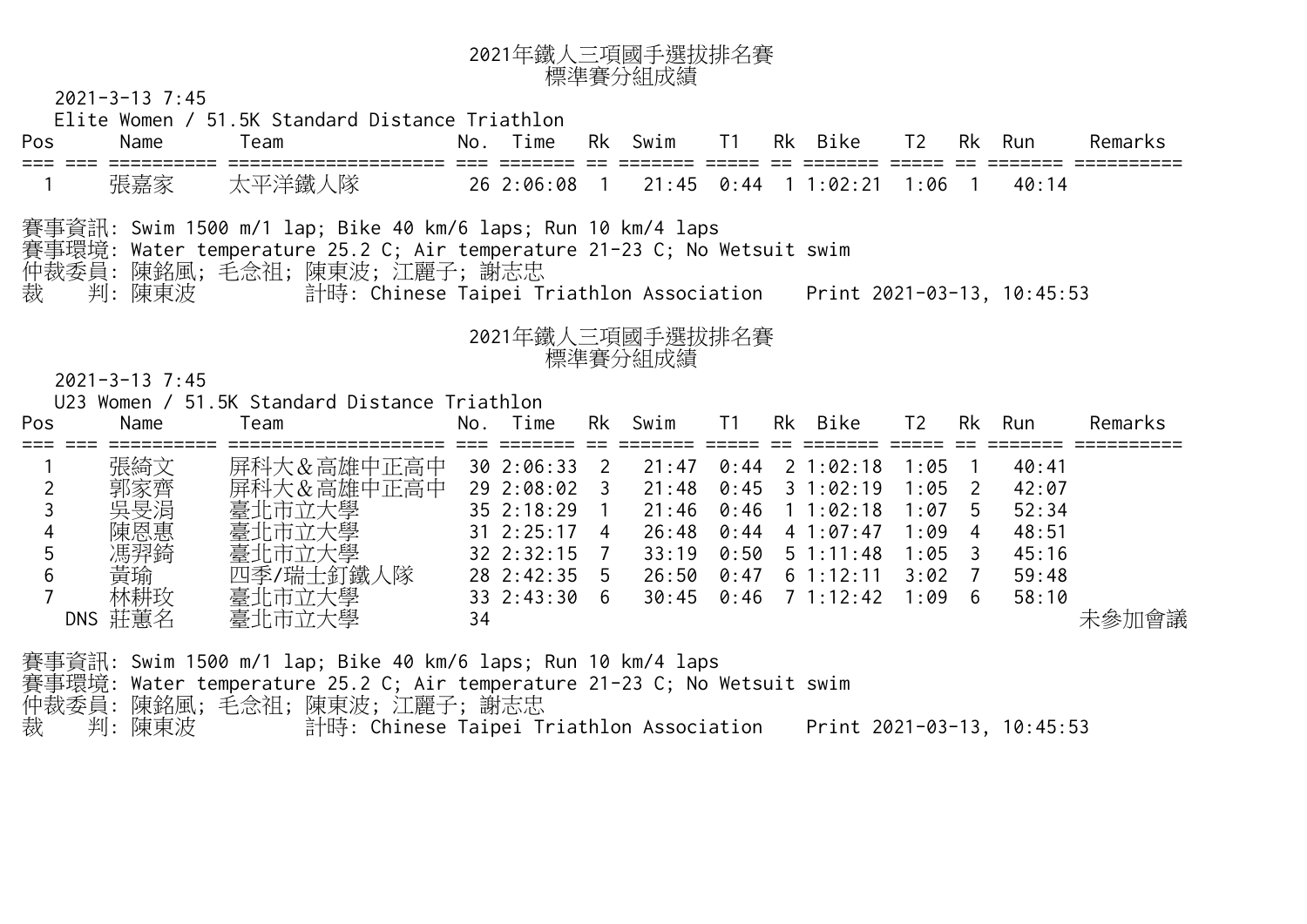

2021-3-13 7:45

| Name<br>Pos                                     | 40-49 AG Women / 51.5K Standard Distance Triathlon<br>Team                                                                                                                                 | No. Time       | Rk Swim | T1 | Rk Bike | T <sub>2</sub>             | Rk Run | Remarks                          |
|-------------------------------------------------|--------------------------------------------------------------------------------------------------------------------------------------------------------------------------------------------|----------------|---------|----|---------|----------------------------|--------|----------------------------------|
| DNF 陳怡如<br>DNF 陳慧君<br>DNF 黃佳慧                   | 互相傷害<br>互相傷害<br>黃佳慧                                                                                                                                                                        | 36<br>37<br>38 |         |    |         |                            |        | SWIM DNF<br>SWIM DNF<br>SWIM DNF |
| 事環境:<br>仲裁委員:陳銘風;毛念祖;陳東波;江麗子;謝志忠<br>裁<br>判: 陳東波 | 事資訊: Swim 1500 m/1 lap; Bike 40 km/6 laps; Run <mark>10 km/4 laps</mark><br>Water temperature 25.2 C; Air temperature 21-23 C; No Wetsuit swim<br>計時: Chinese Taipei Triathlon Association |                |         |    |         | Print 2021-03-13, 10:45:53 |        |                                  |
|                                                 |                                                                                                                                                                                            |                |         |    |         |                            |        |                                  |
|                                                 | 三                                                                                                                                                                                          |                |         |    |         |                            |        |                                  |
|                                                 |                                                                                                                                                                                            |                |         |    |         | IOI.                       |        |                                  |
|                                                 |                                                                                                                                                                                            |                | TTT A   |    |         |                            |        |                                  |
|                                                 |                                                                                                                                                                                            |                |         |    |         |                            |        |                                  |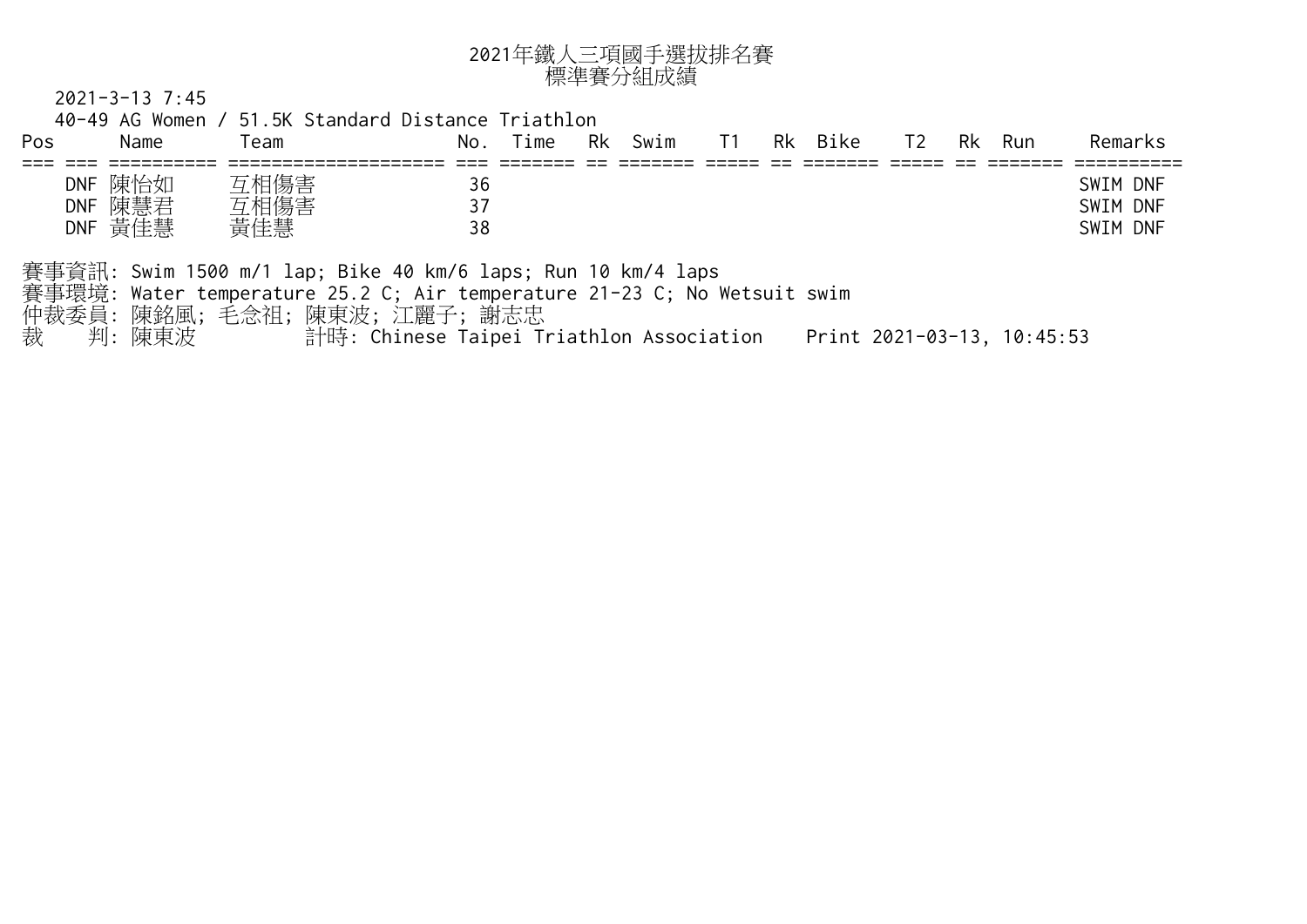| 2021年鐵人三項國手選拔排名賽 |
|------------------|
| 半程賽分組成績          |

U19 Men / 25.75K Sprint Distance Triathlon

| Place         | Name       | Team                             |    | No. Laps       | Time              | Rk             | Swim  | T1             | Rk             | Bike                  | T <sub>2</sub> | Rk              | Run   | Remarks |
|---------------|------------|----------------------------------|----|----------------|-------------------|----------------|-------|----------------|----------------|-----------------------|----------------|-----------------|-------|---------|
|               | 曾俊霖        | :=================<br>屏科大&高雄中正高中 | 69 | $\overline{2}$ | =======<br>59:006 |                | 9:58  | $0:43$ 2       | ==             | 29:24                 | 0:46           | $\overline{4}$  | 18:11 |         |
|               | 江典祐        | 彰化藝術高中游泳隊                        | 52 | $\overline{2}$ | 59:36             | $-2$           | 9:50  | $0:36$ 1       |                | 29:03                 | 0:57           | $7\overline{ }$ | 19:13 |         |
|               | 藍文謙        | 桃園市體育會鐵人三項                       | 62 |                | 59:37             | $\overline{4}$ | 9:53  | $0:37$ 4       |                | 29:38                 | 0:5555         |                 | 18:36 |         |
| 4<br>$\star$  | 邱柏升        | 松山家商                             | 58 |                | 21:00:43          | 8              | 10:19 | $0:41$ 11      |                | 31:28                 |                |                 |       |         |
| 5             | 楊逸庠        | 楊逸庠                              | 54 |                | 21:00:5813        |                | 10:40 | 0:42           | 5 <sup>5</sup> | 29:51                 | 0:54           | -6              | 18:53 |         |
| 6             | 張柏昌        | 桃園市體育會鐵人三項                       | 63 |                | $2$ 1:01:18 14    |                | 10:41 | 0:36           |                | 29:55                 | 0:53 8         |                 | 19:15 |         |
|               | 李松澤        | 桃園市體育會鐵人三項                       | 64 |                | $21:01:35$ 3      |                | 9:52  | 0:37           | 3              | 29:38                 | $0:57$ 10      |                 | 20:32 |         |
| 8             | 林一澈        | 屏科大&高雄中正高中                       | 71 |                | 21:01:4810        |                | 10:32 | 0:42           | 8              | 29:59                 | $1:04$ 9       |                 | 19:34 |         |
| 9             | 簡劭宇        | 松山家商                             | 56 |                | 21:03:2811        |                | 10:36 | $0:45 \quad 6$ |                | 29:52                 | $1:13$ 14      |                 | 21:04 |         |
| 10            | 田恩瑋        | 屏科大&高雄中正高中                       | 68 |                | 21:04:5217        |                | 11:11 | $0:46$ 14      |                | $33:20$ 1:47 3        |                |                 | 17:51 |         |
| 11            | 李崇語        | 松山家商                             | 57 |                | $2\;1:04:56\;5$   |                | 9:54  | $0:48$ 9       |                | $30:31$ 1:06 19       |                |                 | 22:38 |         |
| 12<br>$\star$ | 謝祥禾        | 臺北市立大學                           | 72 |                | 21:05:1218        |                | 11:19 | $0:42$ 10      |                | $31:11$ 1:23 11       |                |                 | 20:39 |         |
| 13            | 胡紳宏        | 台南大學附屬高級中學<br>高雄市瑞祥高中            | 51 |                | 21:05:54          | $\blacksquare$ | 9:49  | $0:40$ 13      |                | $32:44$ 1:02 16       |                |                 | 21:41 |         |
| 14            | 郭承緯        |                                  | 65 |                | 21:06:2816        |                | 10:52 | $0:40$ 12      |                | 31:57                 | $1:04$ 17      |                 | 21:56 |         |
| 15            | 林立宇        | 桃園市體育會鐵人三項                       | 61 |                | 21:07:5212        |                | 10:38 | $0:58$ 20      |                | 34:16                 | $0:59$ 13      |                 | 21:03 |         |
| 16            | 陳紘         | 精誠高中                             | 55 |                | 21:08:05          | - 9            | 10:30 | $0:55$ 16      |                | 33:41'                | 1:01           | 18              | 21:59 |         |
| 17            | 李昇璟        | 北市陽明高中                           | 73 |                | 21:08:25          | -21            | 12:20 | $0:49$ 22      |                | 36:31                 | 1:09           | $\overline{2}$  | 17:38 |         |
| 18            | 謝昕諺        | 屏科大&高雄中正高中                       | 70 |                | 21:08:44          | 22             | 12:42 | $0:44$ 15      |                | $33:33$ 1:07 12       |                |                 | 20:40 |         |
| 19            |            | 松山家商                             | 59 |                | 21:08:4515        |                | 10:44 | $0:51$ 18      |                | $34:12$ 1:25 15       |                |                 | 21:35 |         |
| 20            | 林書楷<br>吳宇堂 |                                  | 53 |                | 2 1:12:22         | $\overline{7}$ | 10:18 | $0:39$ 19      |                | $34:12 \quad 0:53$ 22 |                |                 | 26:22 |         |
| 21            | 梁凱晏        | 彰化藝術高中游泳隊<br>高雄市瑞祥高中             | 66 |                | 21:13:5620        |                | 12:08 | $0:45$ 17      |                | 34:03 0:57 21         |                |                 | 26:05 |         |
| 22            | 謝齊祥        | 北市陽明高中                           | 74 |                | 21:17:2719        |                | 11:25 | $1:01$ 23      |                | 39:18 1:10 20         |                |                 | 24:35 |         |
| 23            | 張震緯        | 張震緯                              | 60 |                | 21:21:0123        |                | 14:41 | $1:11$ 21      |                | 35:46                 | $1:21$ 23      |                 | 28:04 |         |

賽事資訊: Swim 750 m/1 lap; Bike 20 km/3 laps; Run 5 km/2 laps 賽事環境: Water temperature 25.2 C; Air temperature 21-23 C; No Wetsuit swim 仲裁委員: 陳銘風; 毛念祖; 陳東波; 江麗子; 謝志忠 裁 判: 陳東波 計時: Chinese Taipei Triathlon Association Print 2021-03-13, 10:45:53

6 9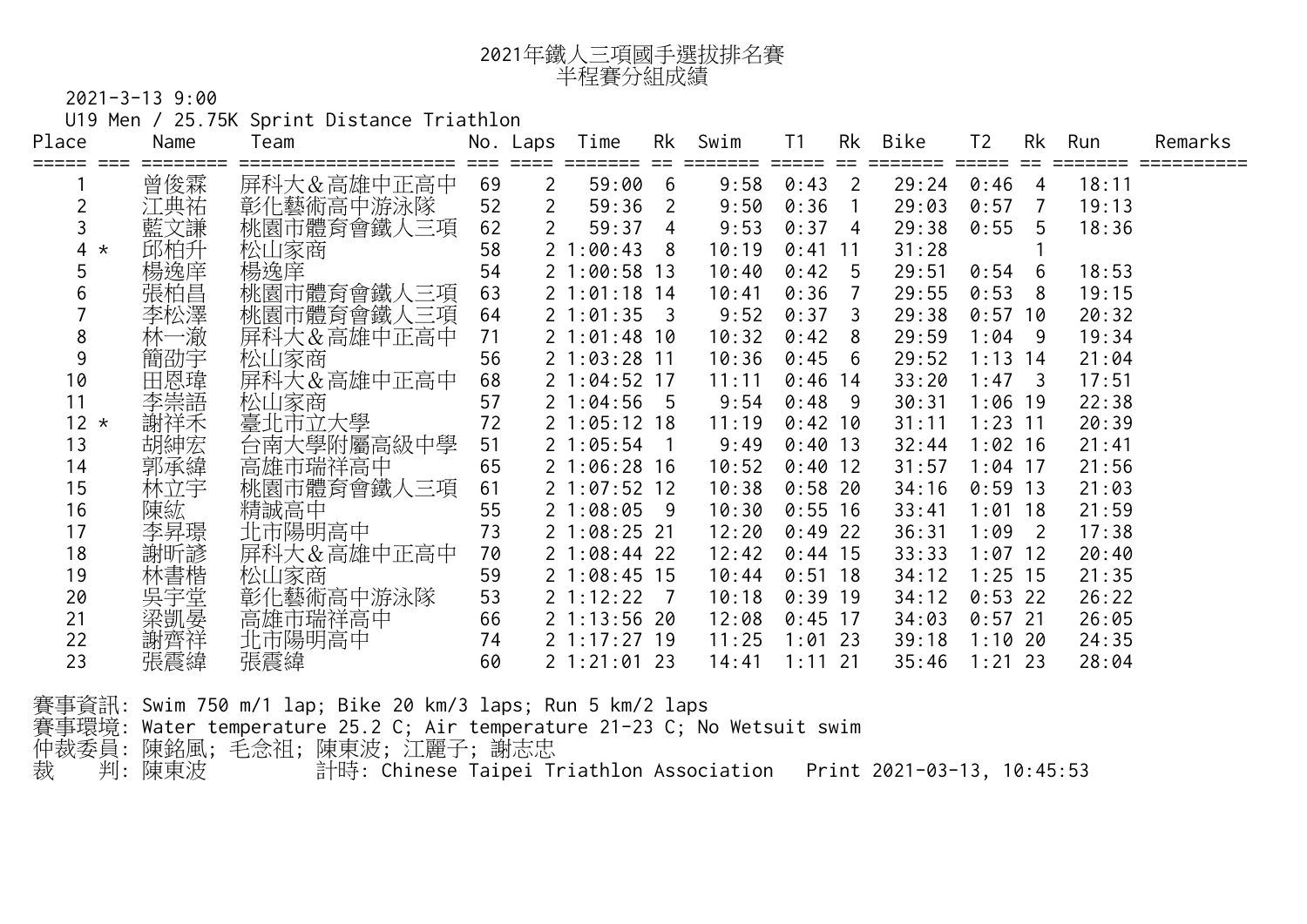| 2021年鐵人三項國手選拔排名賽 |
|------------------|
| 半程賽分組成績          |

U15 Men / 25.75K Sprint Distance Triathlon

| Place           | Name                                          | Team                                                                                                                                                                                                                                                                        |                                        | No. Laps   | Time                                                                                                             |                | Rk Swim                                                     | T1                                                                                                   |                | Rk Bike                                                     | T <sub>2</sub>                                                                   | Rk                                                                    | Run                                                         | Remarks |
|-----------------|-----------------------------------------------|-----------------------------------------------------------------------------------------------------------------------------------------------------------------------------------------------------------------------------------------------------------------------------|----------------------------------------|------------|------------------------------------------------------------------------------------------------------------------|----------------|-------------------------------------------------------------|------------------------------------------------------------------------------------------------------|----------------|-------------------------------------------------------------|----------------------------------------------------------------------------------|-----------------------------------------------------------------------|-------------------------------------------------------------|---------|
| 3<br>5<br>$6 *$ | 雍苡脩<br>林旻澤<br>黃宥翔<br>郭騏樂<br>林殷志<br>陳則閔<br>陳宥榮 | 雍苡脩<br>林旻澤<br>黃宥翔<br>屏科大&高雄中正高中<br>桃園市體育會鐵人三項<br>謝漢霖<br>北市陽明高中                                                                                                                                                                                                              | 82<br>81<br>83<br>85<br>84<br>67<br>86 | $\sqrt{2}$ | $-59:20$ 1<br>$21:00:40$ 2<br>$2\;1:03:53$<br>$21:07:15$ 4<br>$2\;1:19:48\;5$<br>$21:20:08$ 7<br>$2\;1:23:58\;6$ | 3 <sup>2</sup> | 10:09<br>10:13<br>11:17<br>11:18<br>15:08<br>16:57<br>16:57 | $0:40$ 2<br>$0:38$ 1<br>$0:41 \quad 3$<br>$0:41 \quad 4$<br>1:05<br>$1:44 \quad 5$<br>$1:31 \quad 6$ | $\overline{7}$ | 29:17<br>29:15<br>31:38<br>33:09<br>39:22<br>36:46<br>39:07 | 1:00<br>0:56<br>1:09<br>$0:56$ 4<br>$1:33 \quad 5$<br>$1:38 \quad 6$<br>$1:03$ 7 | $\overline{\phantom{a}}$<br>$\overline{\mathbf{3}}$<br>$\overline{2}$ | 18:16<br>19:40<br>19:10<br>21:13<br>22:41<br>23:05<br>25:22 |         |
| 裁               | 判:陳東波                                         | 賽事資訊: Swim 750 m/1 lap; Bike 20 km/3 laps; <mark>Run 5 km</mark> /2 laps<br>賽事環境: Water temperature 25.2 C; Air temperat <mark>ure 21-23 C; No We</mark> tsuit swim<br>仲裁委員: 陳銘風; 毛念祖; 陳東波; 江麗子; 謝志忠<br>計時: Chinese Taipei Triathlon Association Print 2021-03-13, 10:45:53 |                                        |            |                                                                                                                  |                |                                                             |                                                                                                      |                |                                                             |                                                                                  |                                                                       |                                                             |         |
|                 | $2021 - 3 - 13$ 9:00                          | 20-29 AG Men / 25.75K Sprint Distance Triathlon                                                                                                                                                                                                                             |                                        |            | 半程賽分組成績                                                                                                          |                | 2021年鐵人三項國手選拔排名賽                                            |                                                                                                      |                |                                                             |                                                                                  |                                                                       |                                                             |         |
| Place           | Name                                          | Team                                                                                                                                                                                                                                                                        |                                        |            | No. Laps Time                                                                                                    |                | Rk Swim                                                     | T1                                                                                                   | Rk             | Bike T2 Rk                                                  |                                                                                  |                                                                       | Run                                                         | Remarks |
|                 | 蔡松祐                                           | 臺北市立大學                                                                                                                                                                                                                                                                      | 75                                     |            | 21:15:06                                                                                                         | $\overline{1}$ | $14:25$ 0:53 1                                              |                                                                                                      |                | $36:17$ 1:04 1                                              |                                                                                  |                                                                       | 22:29                                                       |         |
| 裁               | 判:陳東波                                         | 賽事資訊: Swim 750 m/1 lap; Bike 20 km/3 laps; Run 5 km/2 laps<br>賽事環境: Water temperature 25.2 C; Air temperature 21-23 C; No Wetsuit swim<br>仲裁委員:陳銘風;毛念祖;陳東波;江麗子;謝志忠<br>計時: Chinese Taipei Triathlon Association Print 2021-03-13, 10:45:53                                   |                                        |            |                                                                                                                  |                |                                                             |                                                                                                      |                |                                                             |                                                                                  |                                                                       |                                                             |         |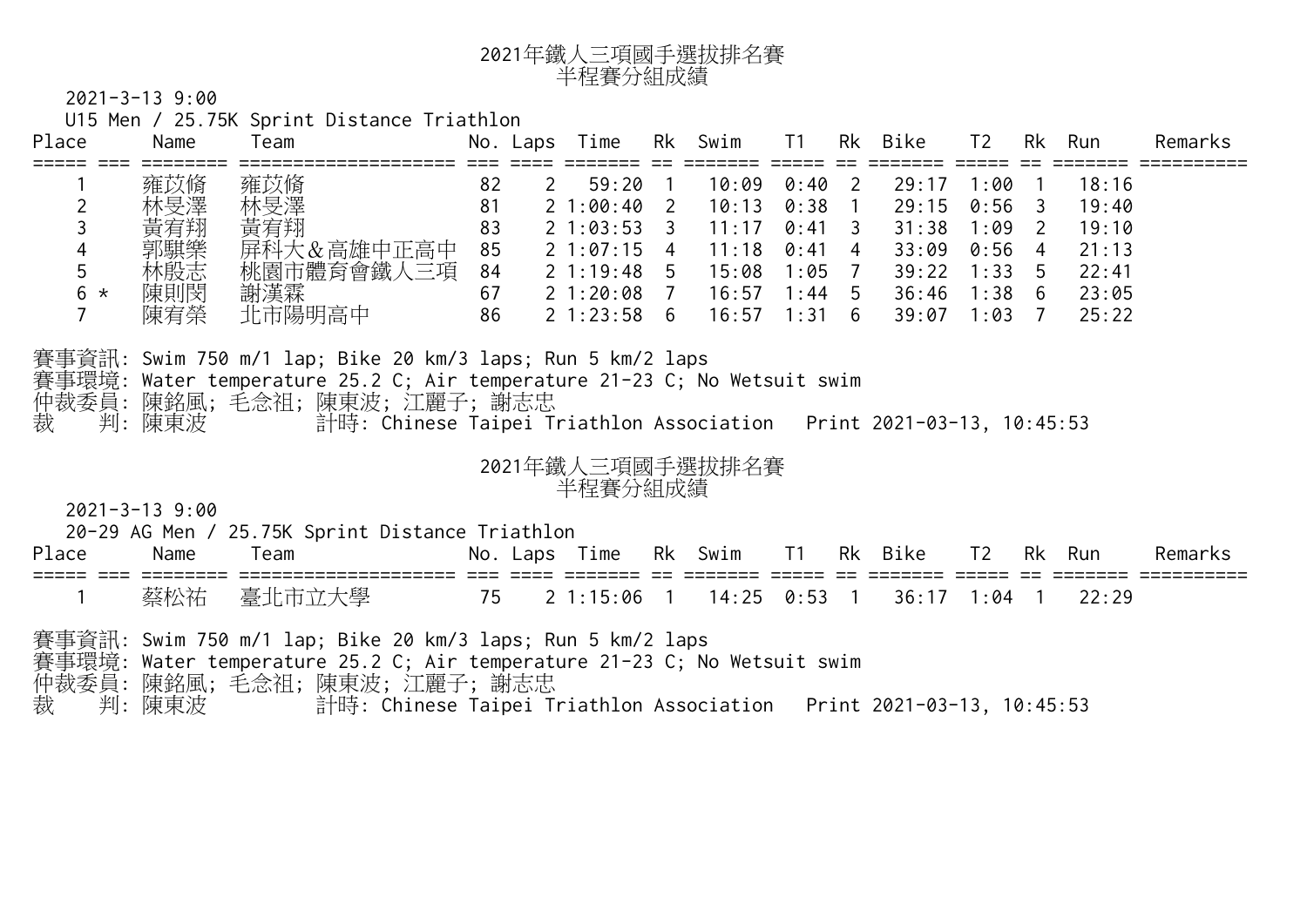

U19 Women / 25.75K Sprint Distance Triathlon

| Place    | Name  | Team                                                                                                                                                                                                                                                        |     | No. Laps | Time            | Rk   | Swim  | T1              |                | Rk Bike            | T <sub>2</sub> |                | Rk Run | Remarks     |
|----------|-------|-------------------------------------------------------------------------------------------------------------------------------------------------------------------------------------------------------------------------------------------------------------|-----|----------|-----------------|------|-------|-----------------|----------------|--------------------|----------------|----------------|--------|-------------|
|          | 潘昱婷   | 潘昱婷                                                                                                                                                                                                                                                         | 93  |          | $21:05:19$ 4    |      | 11:31 | $0:42 \quad 1$  |                | 32:15              | 1:03           |                | 19:49  |             |
|          | 胡庭勻   | 台南大學附屬高級中學                                                                                                                                                                                                                                                  | 91  |          | 1:10:24         | $-1$ | 10:15 | $0:52 \ 9$      |                | 36:20              | 1:07           | $\overline{2}$ | 21:52  |             |
|          | 謝巧薰   | 桃園市體育會鐵人三項                                                                                                                                                                                                                                                  | 95  |          | $21:10:37$ 3    |      | 11:20 | $0:45$ 5        |                | 34:10              | $0:58$ 3       |                | 23:26  |             |
|          | 陳均妤   | 屏科大&高雄中正高中                                                                                                                                                                                                                                                  | 97  |          | $2\;1:11:12\;6$ |      | 12:08 | $0:52 \times 3$ |                | 33:14              | 1:04           | 4              | 23:56  |             |
|          | 陳姵瑀   | 臺北市立大學                                                                                                                                                                                                                                                      | 99  |          | $2\;1:11:17\;2$ |      | 10:47 | 0:41            | <sup>2</sup>   | 33:01              | $1:01 \quad 9$ |                | 25:48  |             |
|          | 陳均婕   | 屏科大&高雄中正高中                                                                                                                                                                                                                                                  | 96  |          | $2\;1:13:57\;7$ |      | 12:23 | 0:54            | 4 <sup>7</sup> | 34:09              | $1:14 \quad 6$ |                | 25:19  |             |
|          | 陳胤柔   | 陳胤柔                                                                                                                                                                                                                                                         | 98  |          | $2\;1:15:50\;9$ |      | 13:09 | 0:39            |                | 35:29              | 1:078          |                | 25:27  |             |
| $8 + 15$ | 鄭穎婕   | 鄭穎婕                                                                                                                                                                                                                                                         | 94  |          | $2\;1:17:08\;5$ |      | 11:43 | $1:30$ 10       |                | $37:46$ 1:07 5     |                |                |        | 25:05 未參加會議 |
|          | 葉畇彤   | 臺北市立大學                                                                                                                                                                                                                                                      | 100 |          | 21:17:108       |      | 12:36 | $0:51 \quad 6$  |                | $35:05$ 1:11 10    |                |                | 27:29  |             |
| 10       | 鄭安茹   | 松山家商                                                                                                                                                                                                                                                        | 92  |          | 21:24:2310      |      | 20:43 | 1:088           |                | $35:43 \t1:27 \t7$ |                |                | 25:23  |             |
| 裁        | 判:陳東波 | 賽事資訊: Swim 750 m/1 lap; Bike 20 km/3 laps; Run <mark>5 km/2 laps</mark><br>賽事環境: Water temperature 25.2 C; Air temperature 21-23 C; No Wetsuit swim<br>仲裁委員: 陳銘風; 毛念祖; 陳東波; 江麗子; 謝志忠<br>計時: Chinese Taipei Triathlon Association Print 2021-03-13, 10:45:53 |     |          |                 |      |       |                 |                |                    |                |                |        |             |
|          |       |                                                                                                                                                                                                                                                             |     |          |                 |      |       |                 |                |                    |                |                |        |             |

CTTA